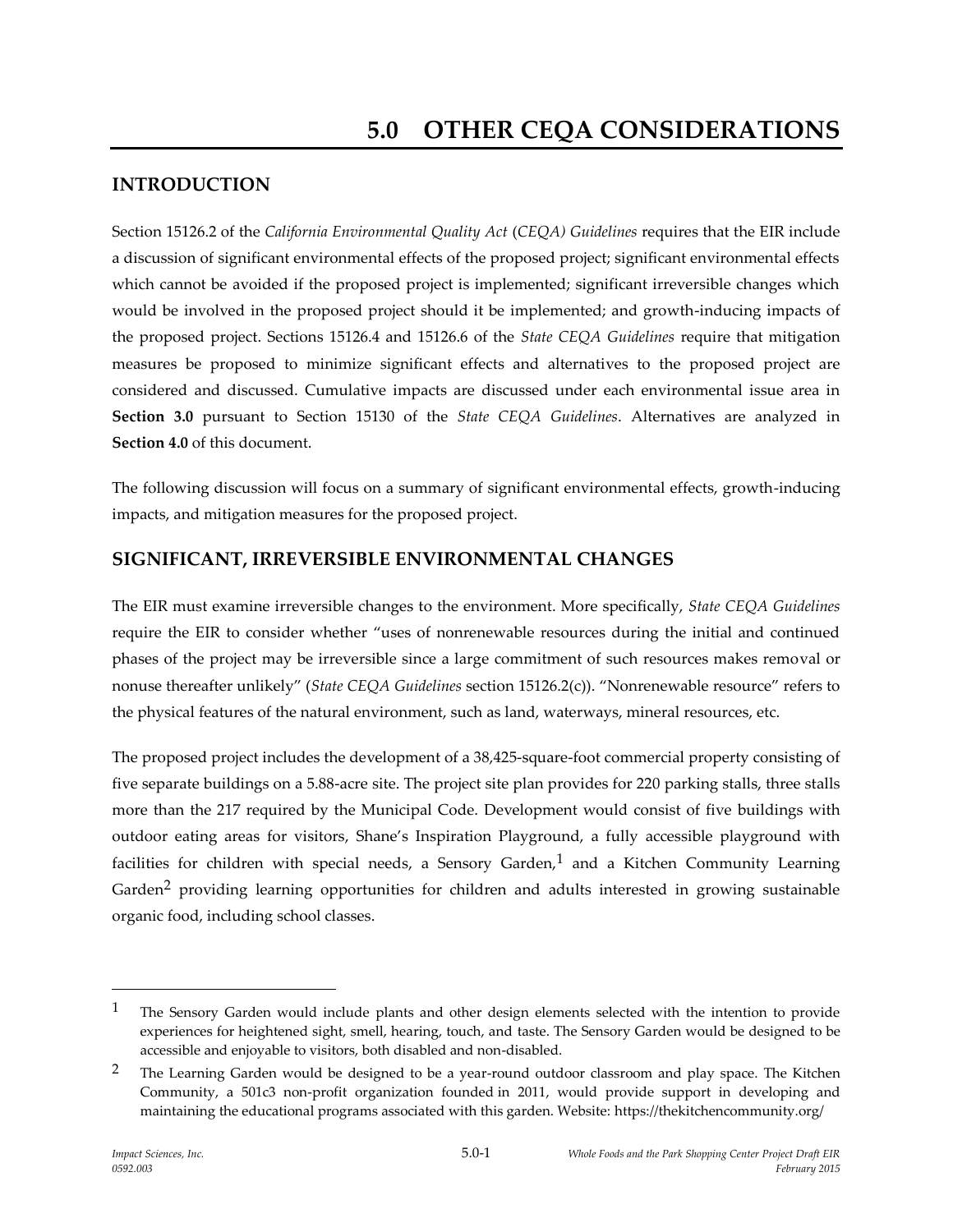The shopping center's primary component is a Whole Foods Market. The floor area ratio (FAR) for the project would be 0.15, including the main market building and four smaller outbuildings. The buildings would have pitched roofs up to 28 feet in height and surround a central parking area with walkways, landscaping, and outdoor amenities integrated throughout. The proposed project is intended provide a variety of community and visitor-serving goods and services, including up to 4,000 square feet of restaurant use and additional space designed for outdoor dining.

The project site is vacant. The vacant northwest portions of the project site have never been developed, while the small paved portion of the project site on the east side of the parcel, off Cross Creek Road, was once used as a towing yard and a skateboard park. All impervious surfaces would be removed from the site as part of project development.

Nonrenewable resources used during the construction of the project include construction materials and fossil fuels to power construction equipment. During operation of the project, water and energy resources in the form of natural gas and electricity would be required. Impacts would also result from the increase in vehicular traffic, the associated air pollution, and an increase in solid waste generation. However, as discussed in the analysis within this EIR, impacts associated with increased resource use and consumption would not be significant. Nonetheless, the resources utilized for the proposed project would be permanently committed to the project and therefore considered irreversible.

### **SIGNIFICANT UNAVOIDABLE IMPACTS**

#### **Noise**

Construction of the proposed project would result in temporary increases in ambient noise levels in the project area on an intermittent basis. The elevated ambient noise level during the construction phase of the proposed project with could be up to 7 A-weighted decibels (dB(A)) greater than the General Plan Threshold (55 dB(A)) at the residence located at 23704 Harbor Vista Drive (receptor 4), 5 dB(A) greater than the General Plan Threshold (55 dB(A)) at the residence located at 3657 Cross Creek Road (receptor 5), and 1 dB(A) greater than the General Plan Threshold (65 dB(A)) at Legacy Park (receptor 6). Thus a significant and unavoidable temporary noise impact during construction would remain at receptors 4, 5, and 6.

### **GROWTH INDUCING IMPACTS**

Section 15126(d) of *State CEQA Guidelines* requires that this section discuss the ways in which the proposed project could foster economic or population growth, or the construction of additional housing,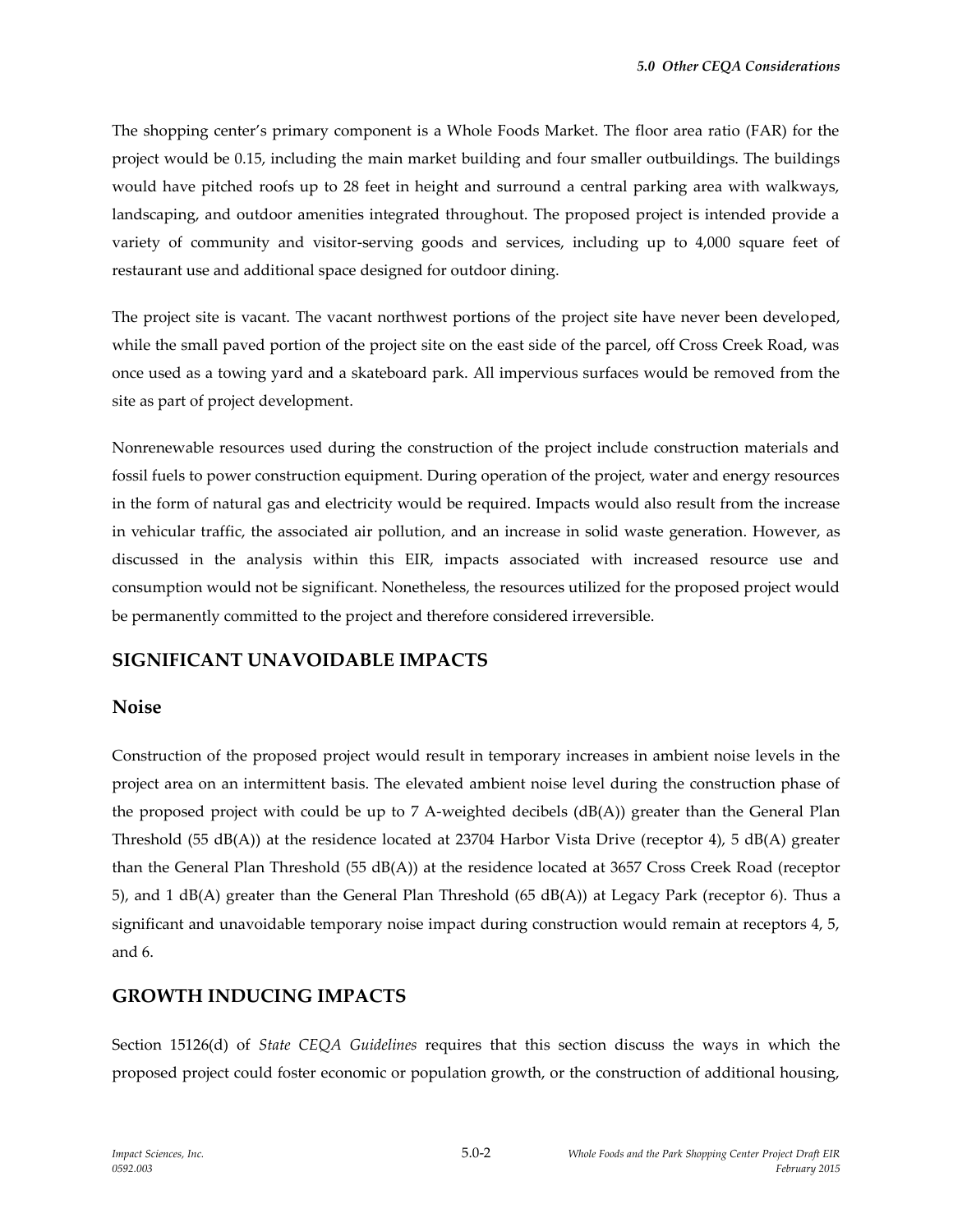either directly or indirectly, in the surrounding environment. In general terms, a project may foster spatial, economic, or population growth in a geographic area if it meets any one of the following criteria:

- The project removes an impediment to growth (e.g., the establishment of an essential public service or the provision of new access to an area)
- The project results in the urbanization of land in a remote location (i.e., leapfrog development)
- Economic expansion or growth occurs in an area in response to a project (e.g., changes in revenue base, employment expansion, etc.)
- The project establishes a precedent-setting action (e.g., a change in zoning or general plan amendment approval)

Should a project meet any of these criteria, it can be considered growth inducing under CEQA. An evaluation of this project compared against these growth-inducing criteria is provided below.

### **Removal of an Impediment to Growth**

Growth in an area may result from the removal of physical impediments or restrictions to growth, as well as the removal of planning impediments resulting from land use plans and policies. In this context, physical growth impediments may include nonexistent or inadequate access to an area or the lack of essential public services (e.g., water service), while planning impediments may include restrictive zoning and/or general plan designations.

The project area contains supporting infrastructure for surrounding established land uses including the Malibu Country Mart and several other establishments. While the project site is not developed, the construction of proposed uses would require minimal modification and/or improvements to existing infrastructure located within the vicinity of the project site. Such modifications and improvements to infrastructure are discussed in further detail below. Given the developed surroundings of the site, and the existence of established infrastructure, no growth-inducing impacts would result from project development.

An established transportation network exists in the surrounding area that offers local and regional access to the project site. Primary vehicle access would be provided from a driveway on Civic Center Way that will be designed to align with the driveway serving the Malibu County Mart across the street. Secondary access would be provided via a driveway on Cross Creek Road, a private street. Mitigation measures and transportation network improvements are included in **Section 3.13, Transportation and Traffic.**  Implementation of these improvements would mitigate the proposed project's traffic impacts.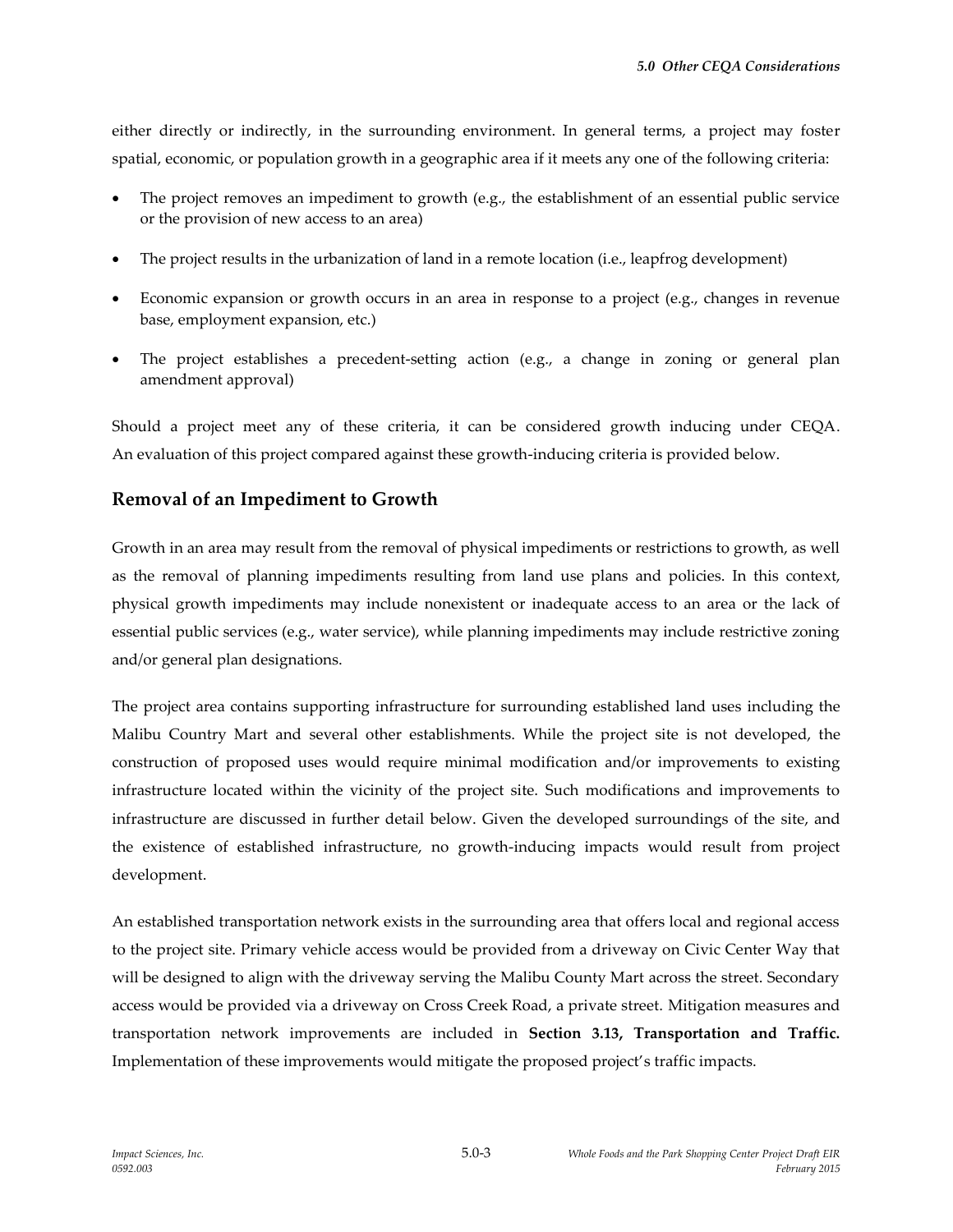The water and energy (electricity and natural gas) infrastructure required to support the proposed project would be available to the project site from surrounding streets. The project site fronts a 12-inch water main along Civic Center Way and a 10-inch water main along Cross Creek Road.3 No new water lines other than those required to connect the proposed uses to the existing water conveyance network would be constructed. However, it should be noted that no water mains, pump station upgrades, or water storage systems are located at or near the site. The proposed project would require the construction of 5,000 feet of a 12-inch water main, pump station upgrades, a regulating station, and an 800,000-gallon water tank. As such, the development of on-site water infrastructure to serve the project could be considered as incrementally growth inducing within the area.

Electricity and natural gas transmission infrastructure presently exists in the vicinity of, the project site. Development of the project would necessitate the construction of an on-site connection system to convey this energy to uses on the site. This system would be designed to accommodate the uses proposed within the project, and would not extend beyond the requirements or boundary of the project. The on-site service lines would be sized to meet the demands of the proposed project. No growth-inducing impacts, due to the extension of electrical or natural gas service lines, would occur with the development of the project.

In summary, the design and construction of roadway, water, and energy infrastructure needed to accommodate the project would not induce growth within undeveloped areas surrounding the project area.

#### **Urbanization of Land in Remote Locations (Leapfrog Development)**

Under this criterion, the project would be considered growth inducing if it would result in the urbanization of land in a remote location. This means that the development would not be contiguous to existing urban development and would "leap" over large areas of undeveloped land. The project site is located at the northwest corner of the intersection of Cross Creek Road and Civic Center Way. Adjacent uses include a vacant parcel to the west, commercial uses to the east (Urban Outfitters, commercial office space), an equestrian facility (Sycamore Farm) to the north, and a commercial office and retail center to the south (Malibu Country Mart); a building housing a stormwater treatment system operated by the City of Malibu adjoins the project site along the southern boundary, within a public right-of-way. Because the project is contiguous to existing development, it is not growth inducing under this criterion.

 $\overline{a}$ 

<sup>&</sup>lt;sup>3</sup> Los Angeles County Waterworks Districts, District 29, written communication with Ramy Gindi April 9, 2014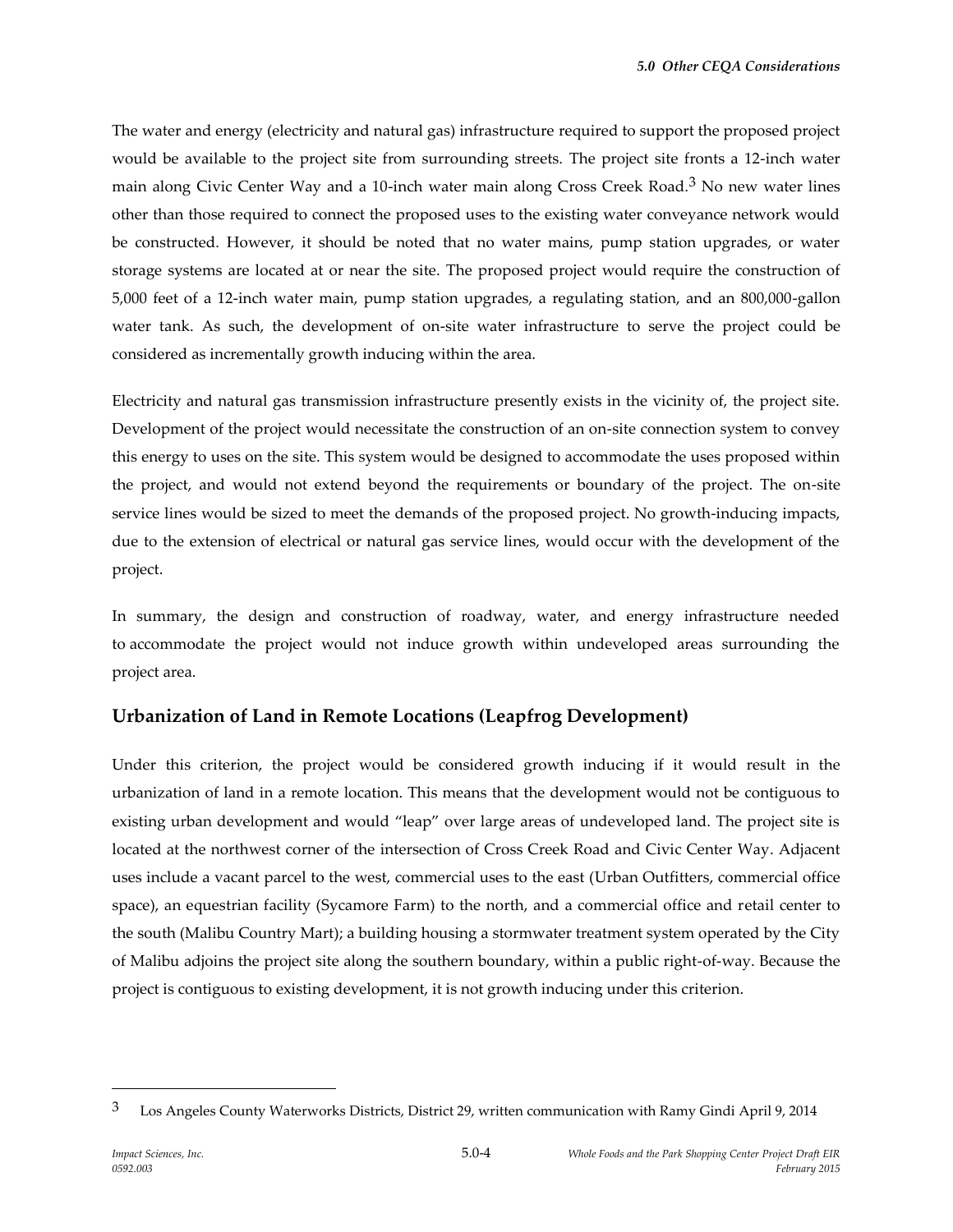# **Economic Growth**

Under this criterion, the project would be considered growth inducing if it would cause economic expansion or economic growth to occur in the project area. Examples of economic expansion or growth would include changes in revenue base, employment expansion, etc.

Buildout of the project could result in temporary increases in construction-related job opportunities. Potential employees would likely be drawn from the existing labor force in the City of Malibu and the Los Angeles Metropolitan area.

Long-term growth, should it occur, would be primarily in the form of an economic response to the new commercial uses that would occupy the site. It is expected that employees of the establishments would live in the surrounding area and uses associated with the site (open space, food establishments and a supermarket), would not result in any noticeable increase in demand for City goods and services as similar services already exist within the City. Thus, the economic contribution of this project alone would not be considered growth inducing.

#### **PRECEDENT-SETTING ACTION**

Changes from a project that could be precedent setting include (among others) approval of zone change that could have implications for other properties, or that could make it easier for other properties to develop.

The project site is designated CV-1 (commercial visitor-serving 1) under the local coastal program (LCP) land use and zoning maps. Under the General Plan and Malibu Municipal Code (MMC) zoning, one of the parcels is designated CV-1 (4458-022-001) but the other (4458-022-022) is currently CG (Commercial General). In 2009, the City of Malibu adopted a housekeeping General Plan and MMC zoning map amendment to fix discrepancies with the LCP for a number properties in the City, including the project site. However, inadvertently only one of the assessor's parcel numbers (APNs) was included so the other parcel (4458-022-022) still retains the conflicting CG designation under the GP and MMC. Consequently, a General Plan amendment is required to correct the designation of parcel 4458-022-022 from CG to CV-1. In addition, a number of discretionary approvals, discussed in **Section 2.0, Project Description,** are required to develop the project site. None of the approvals would result in precedent which could encourage development in the surrounding area. Consequently, the project is not considered to be growth inducing under this criterion.